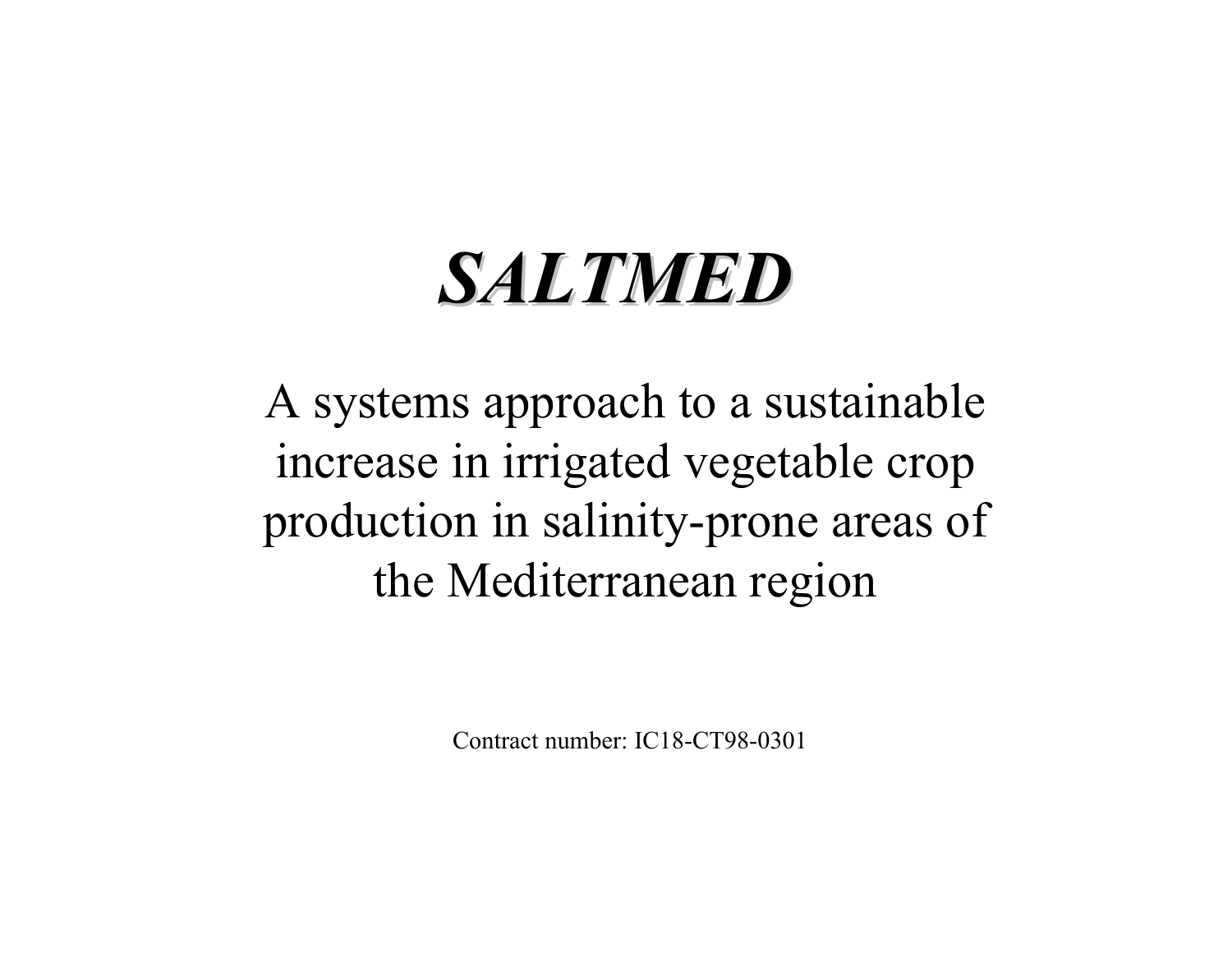### SALTMED

- The project was funded by the European Union between 1998 and 2002
- We started with an initial meeting in Brighton in February 1999
- The project was coordinated from Sussex in the UK and there were four other main Partners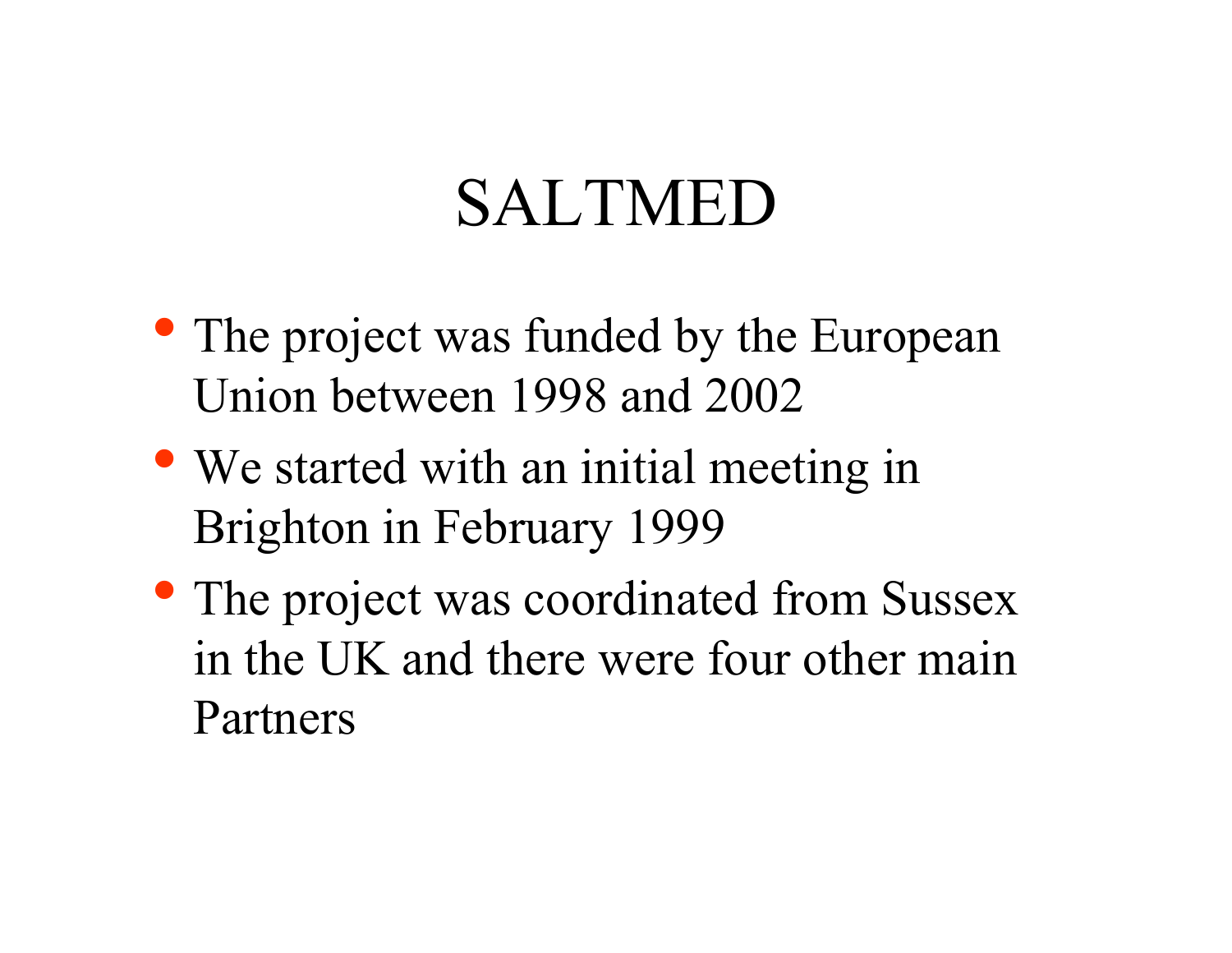### *Partners Partners*

| Consejo Superior de<br>Investigaciones<br>Cientificas, Spain                    | Professor Jesús Cuartero                       |
|---------------------------------------------------------------------------------|------------------------------------------------|
| The Arab Centre for the<br><b>Studies of Arid Zones and</b><br>Dry Lands, Syria | Dr Abdel Rahman Gaibeh<br>Dr Gilani Abdelgawad |
| Menoufiya University,<br>Egypt                                                  | <b>Professor Nabeel Malash</b>                 |
| Centre for Ecology &<br>Hydrology, UK                                           | Dr Ragab Ragab                                 |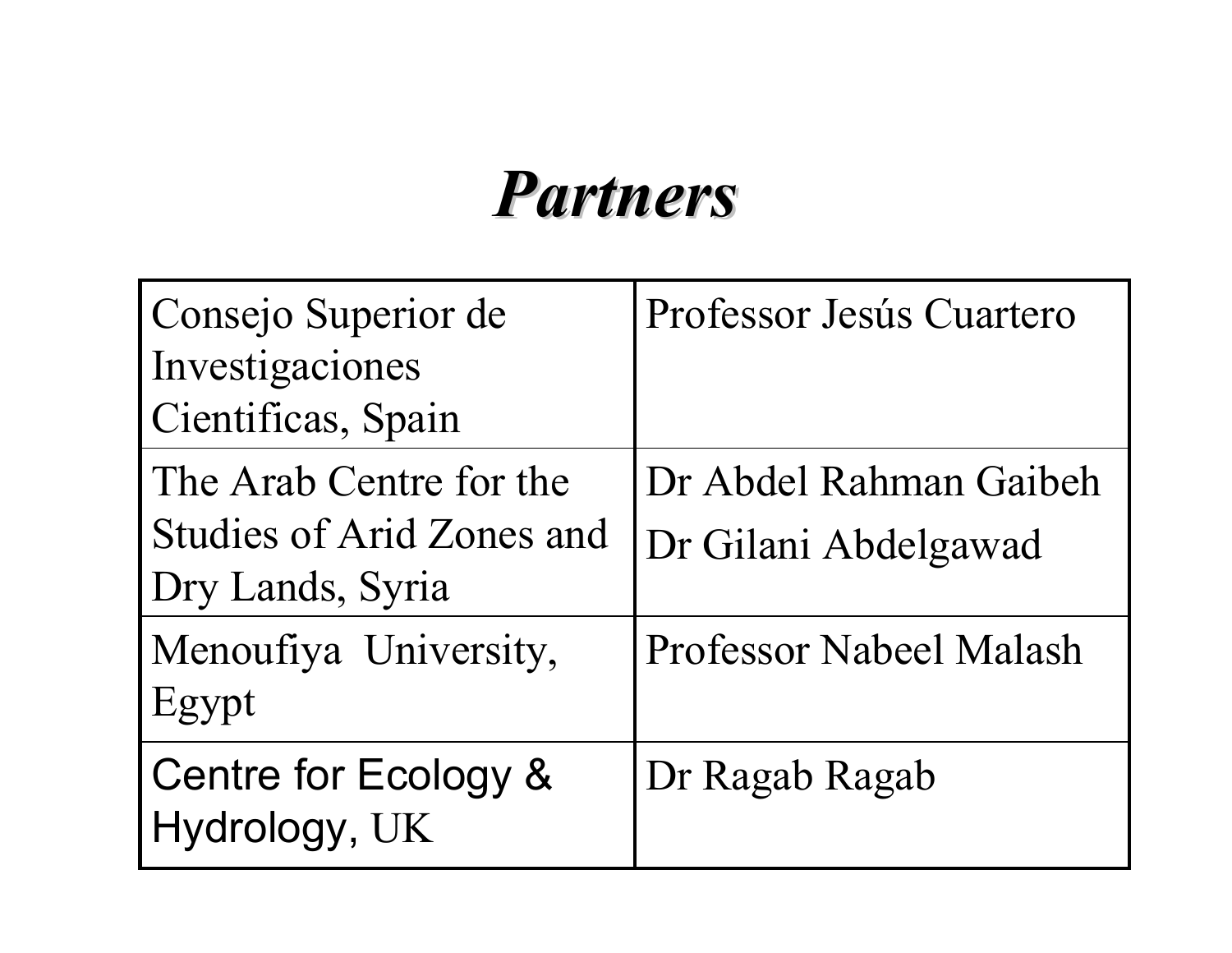### *Co-ordinator ordinator*

- Coordinator Dr **Tony Yeo** (and then Professor T J Flowers
- University of Sussex Plant Stress Unit School of Biological Sciences Brighton BN1 9QG United Kingdom



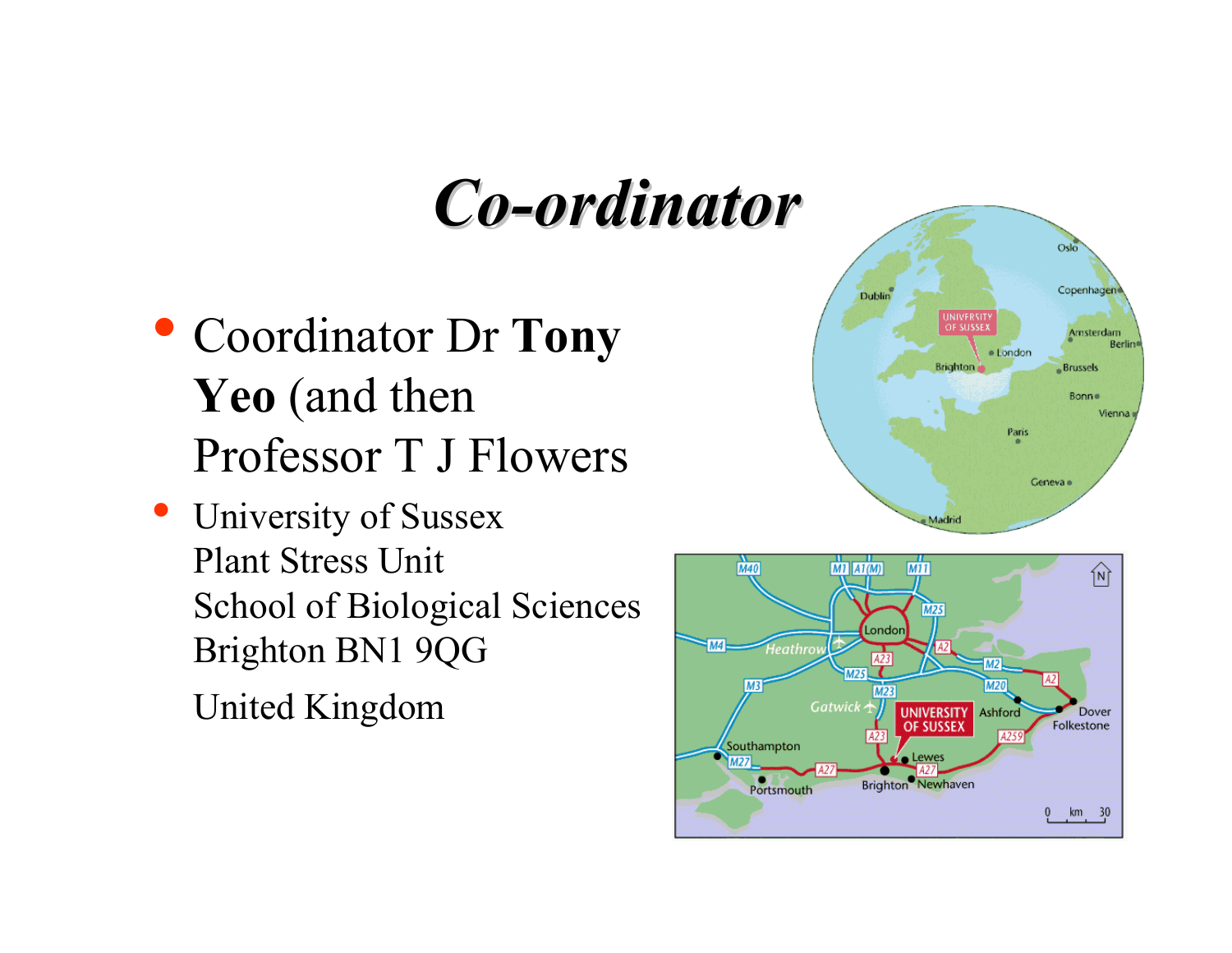



#### **Dr. Tony Yeo**

#### **Dr. Abdel Rahman Ghaibeh 1940-2001**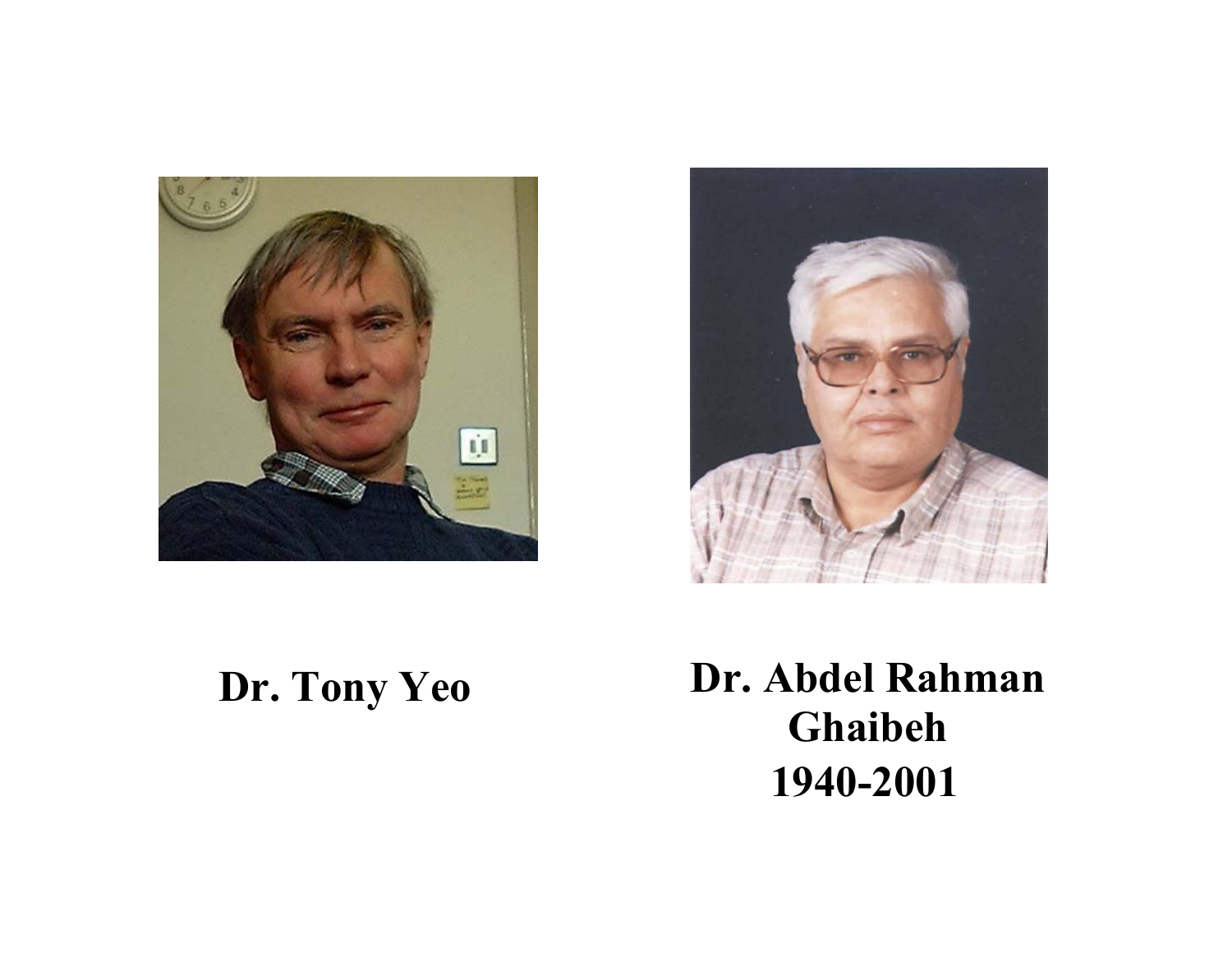## *Objective Objective*

- To increase productivity and sustainability of irrigated vegetable cropping in salinityprone land
	- the project focused on **tomato** with field sites in Egypt and Syria
	- the project had relevance to all salt-affected irrigated systems and
	- **T** one hectare in five world-wide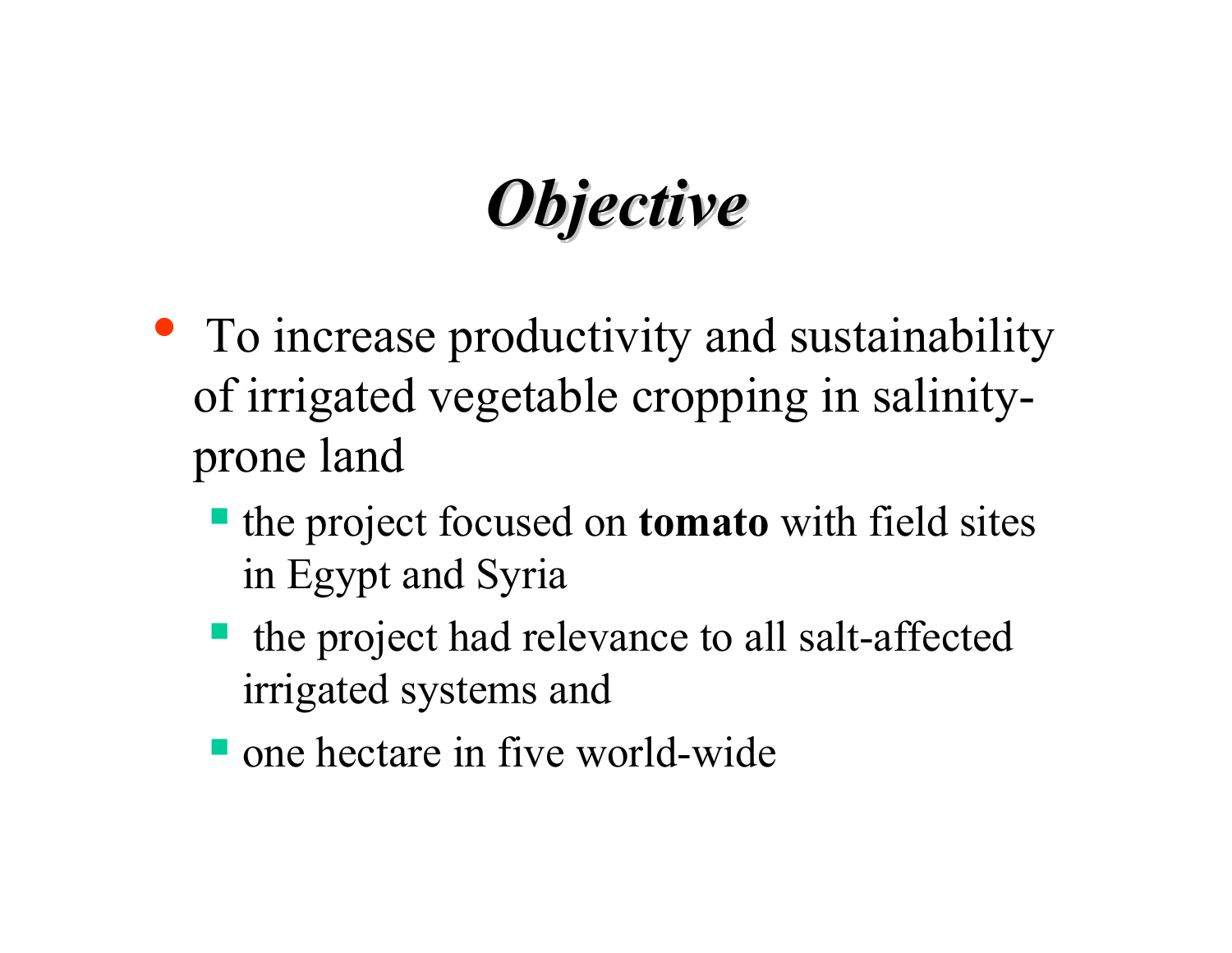### **Goals**

- To provide Guidelines for farmers of salinity-prone irrigated land
- To enhance the salt tolerance of tomato through the application of physiological criteria to established conventional breeding programmes with the help of molecular markers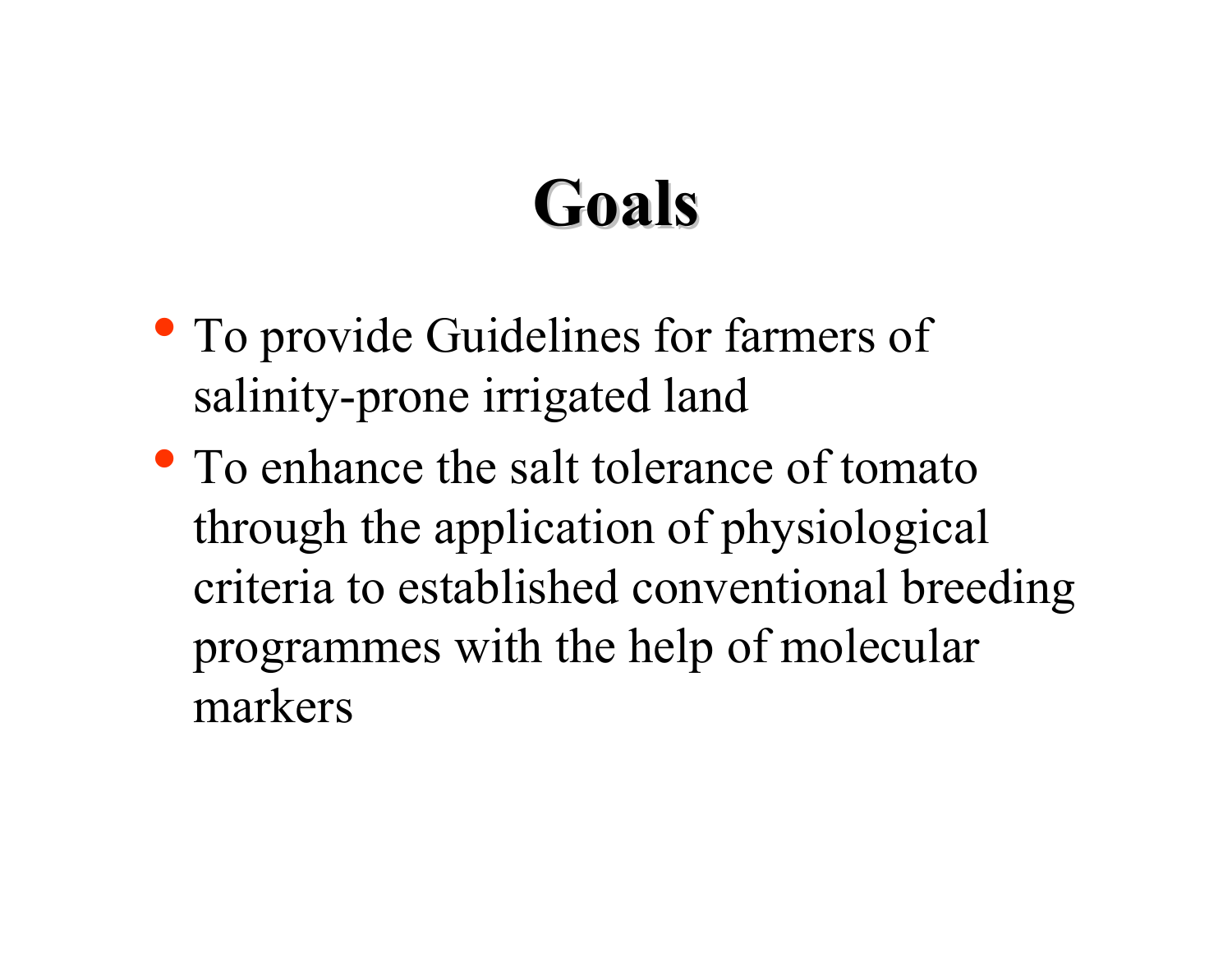### *Work Packages Work Packages*

EU projects are divided into WorkPackages

- 1. Modelling at field sites
- 2. Laboratory studies on plant salt/water balance and seedling pre-adaptation
- 3. Breeding of elite lines of tomato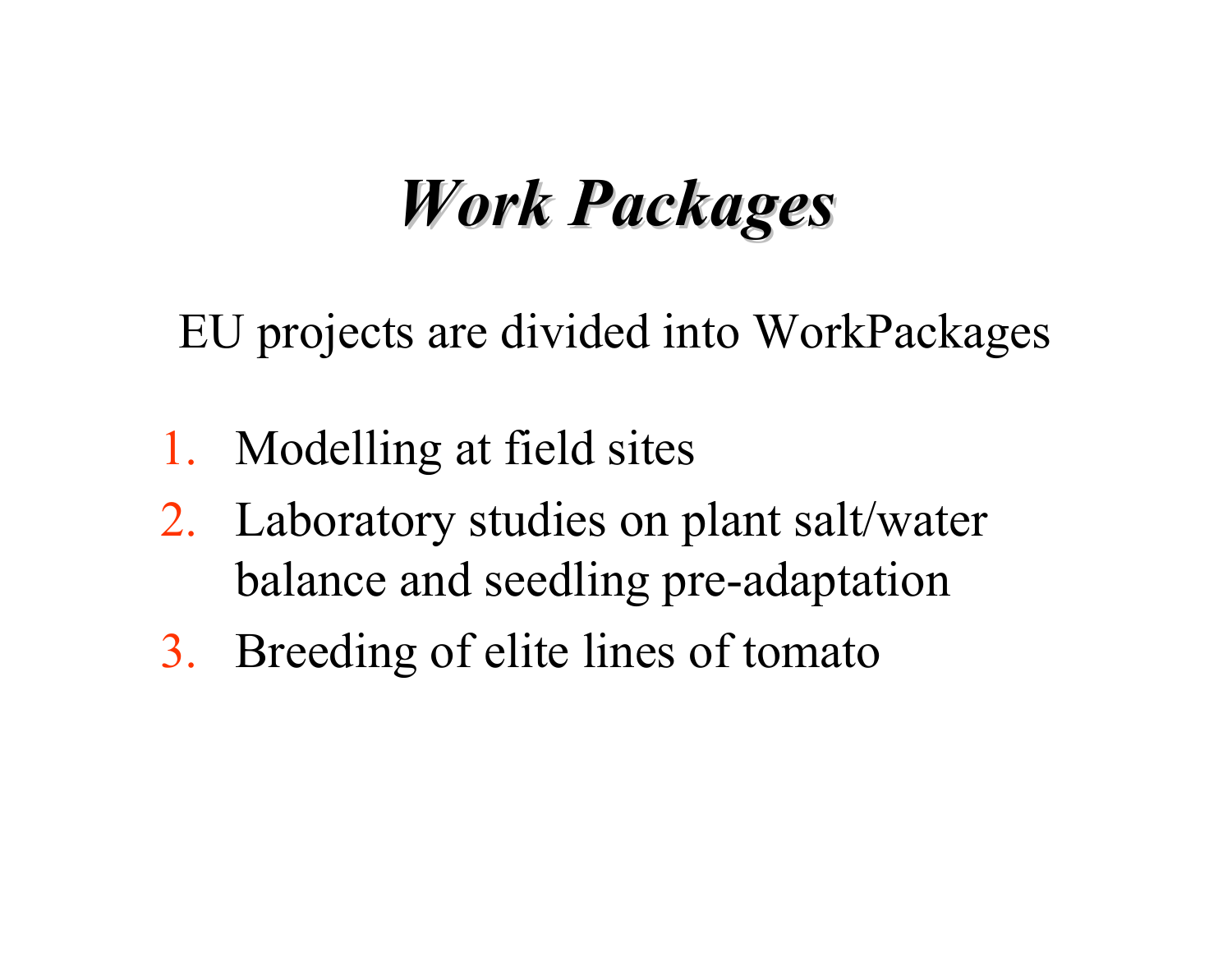#### *Field sites Field sites*





Egypt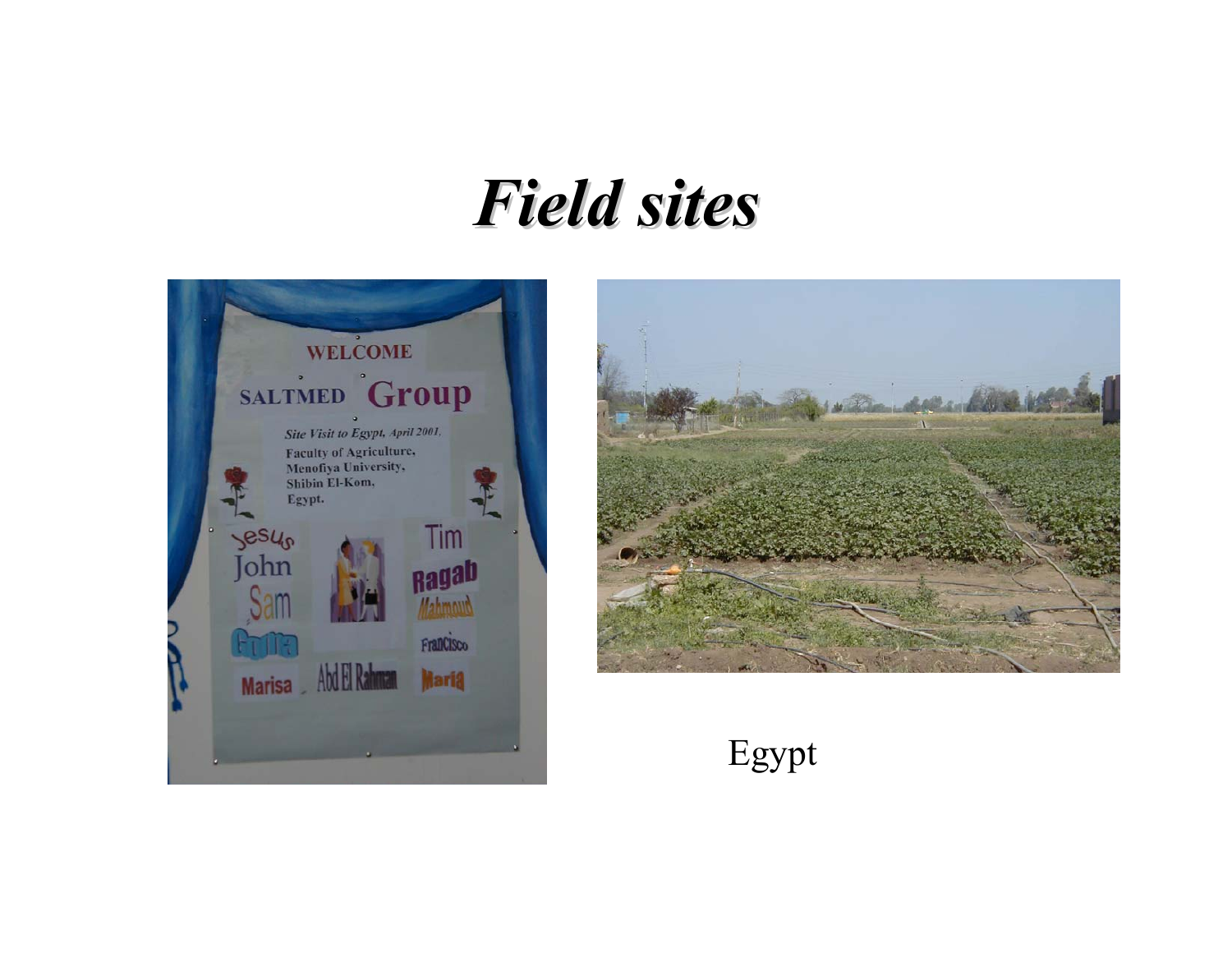#### *Field sites Field sites*



Syria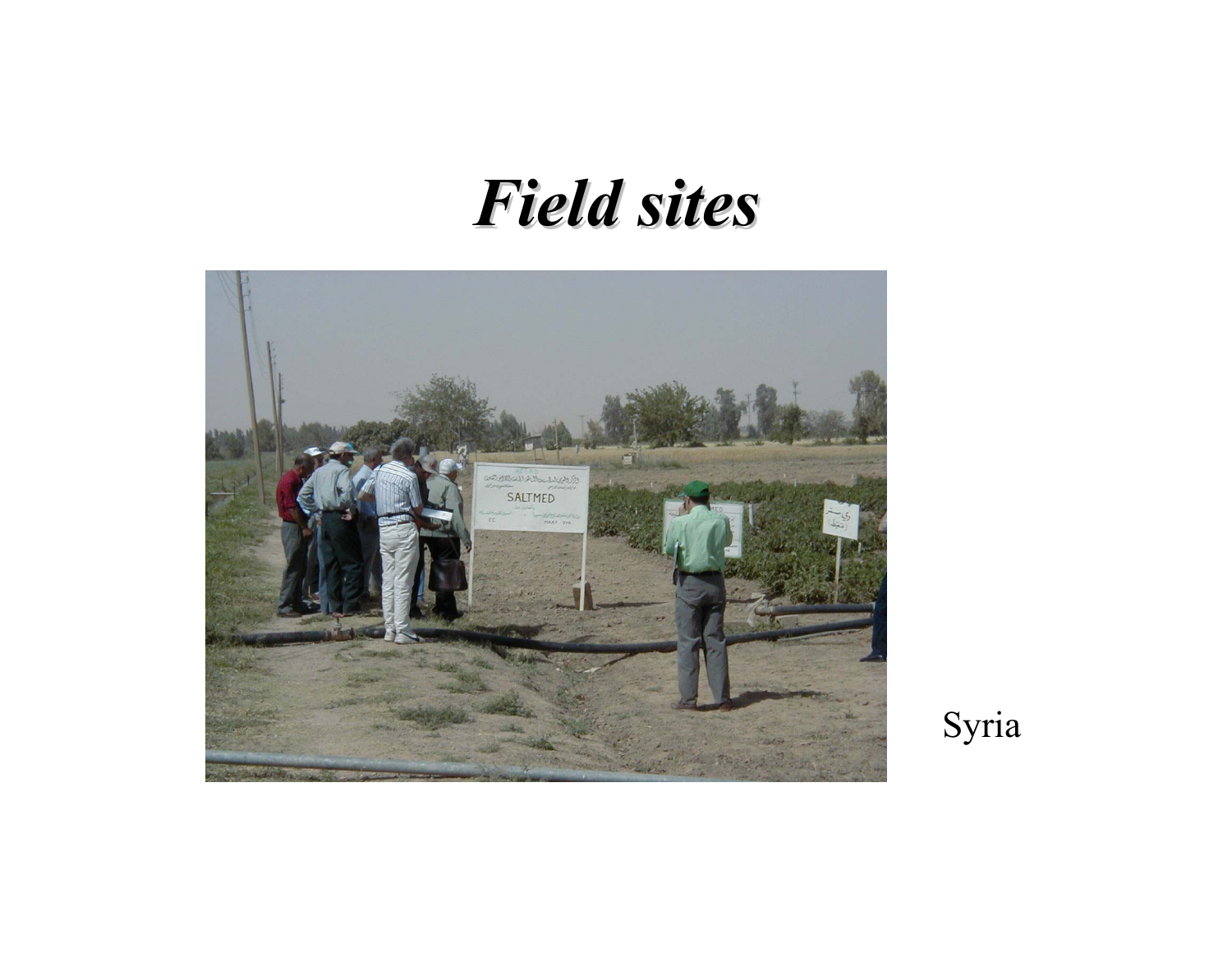### Water regimes

- The experimental design was based on **Drip** (Trickle) and **furrow** irrigation systems
- Water was applied in one of two regimes, either *Mixed*: apply mixed saline and fresh water with different ratios or *Alternate*: apply fresh and saline water separately i.e. fresh water when the crop is at sensitive stage for salinity and saline water when the crop is at a more salinity tolerant stage.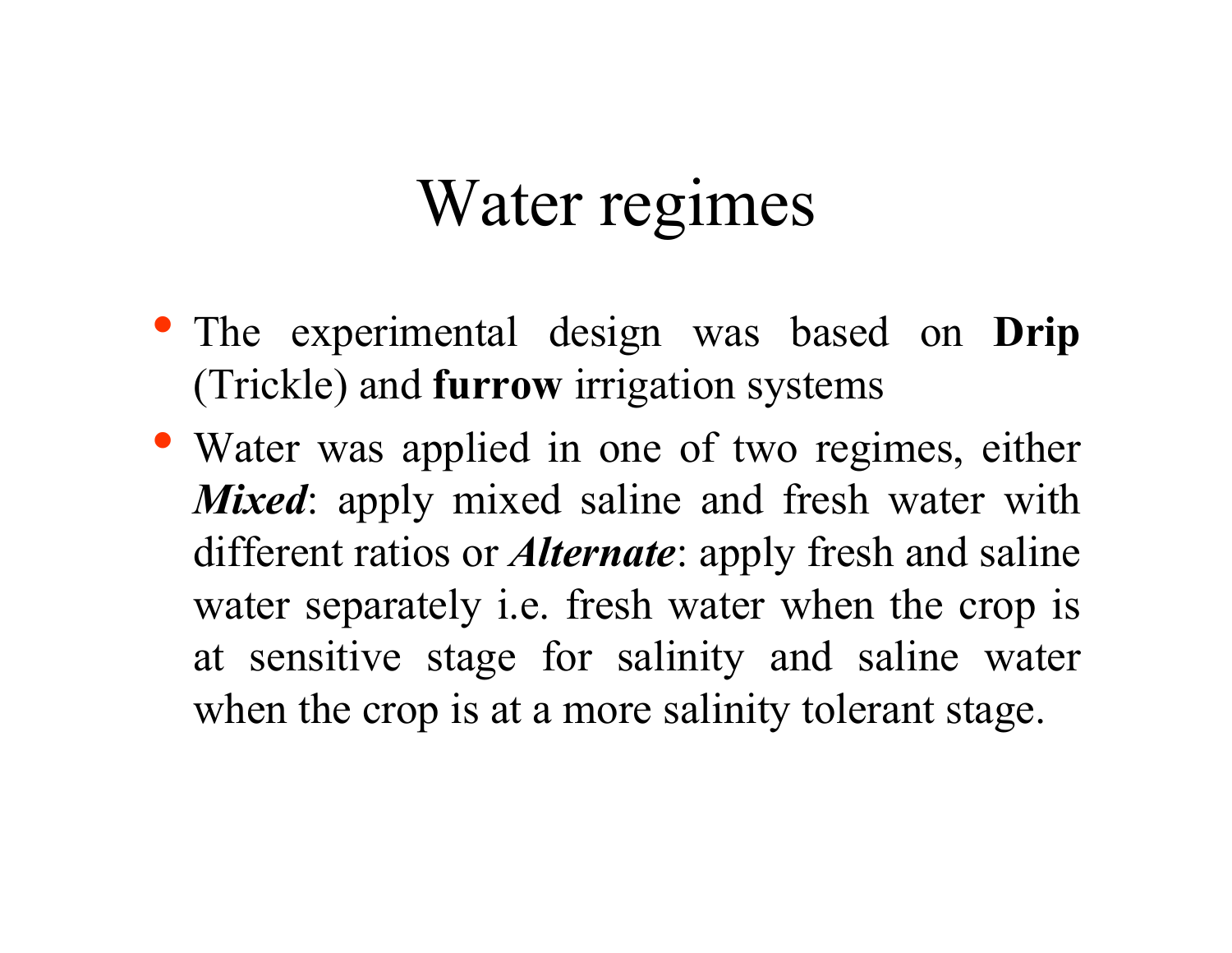### Water regimes

100% fresh (all irrigations with fresh water) 80% fresh and 20% saline 60% fresh and 40% saline 40% fresh and 60% saline 20% fresh and 80% saline 100% saline (all irrigations with saline water)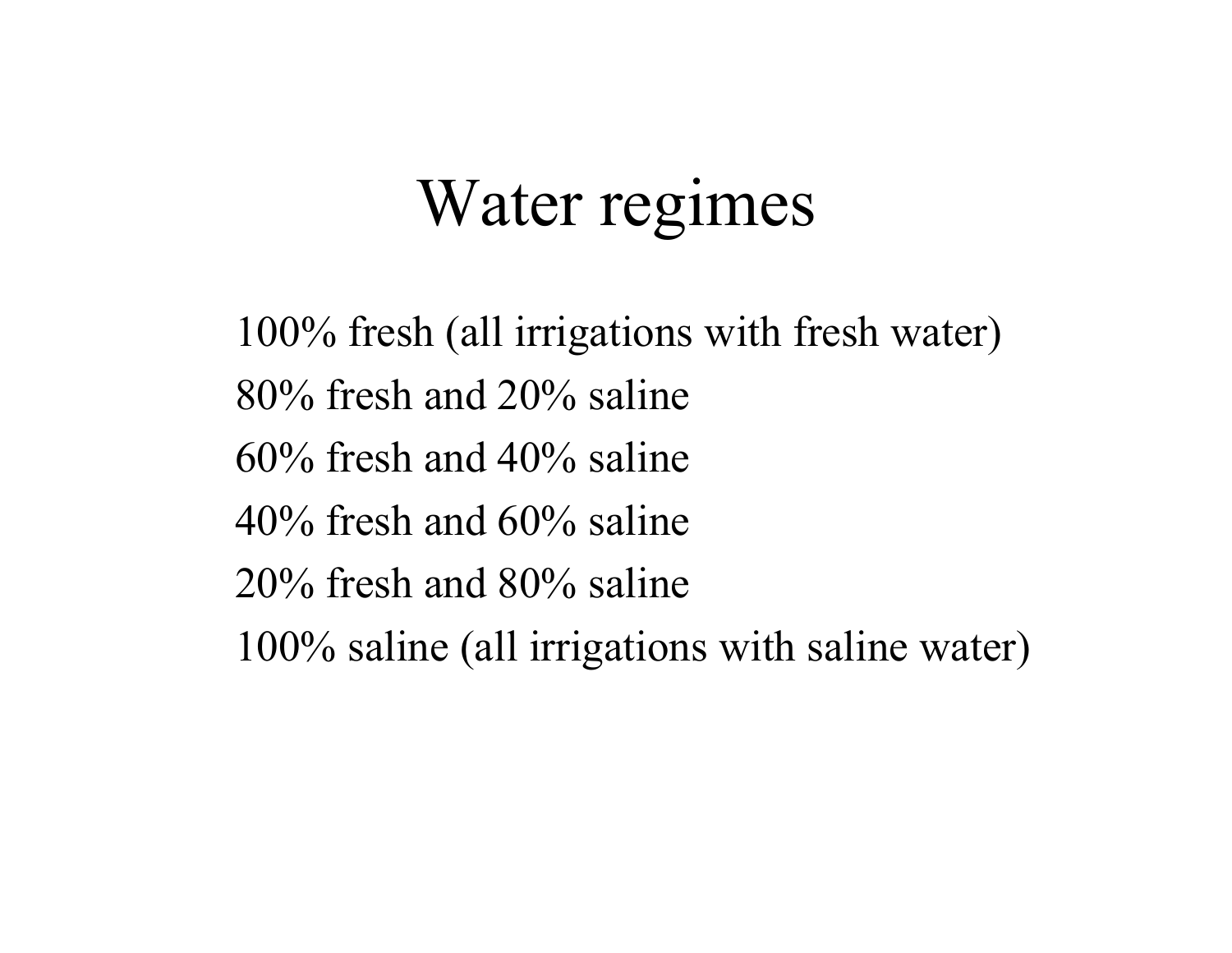- In **field** conditions, tomato volume decreased with increasing salinity of the irrigation water for both irrigation methods
- Fruit yield and fruit number were highest with the combination of **drip irrigation and mixed management**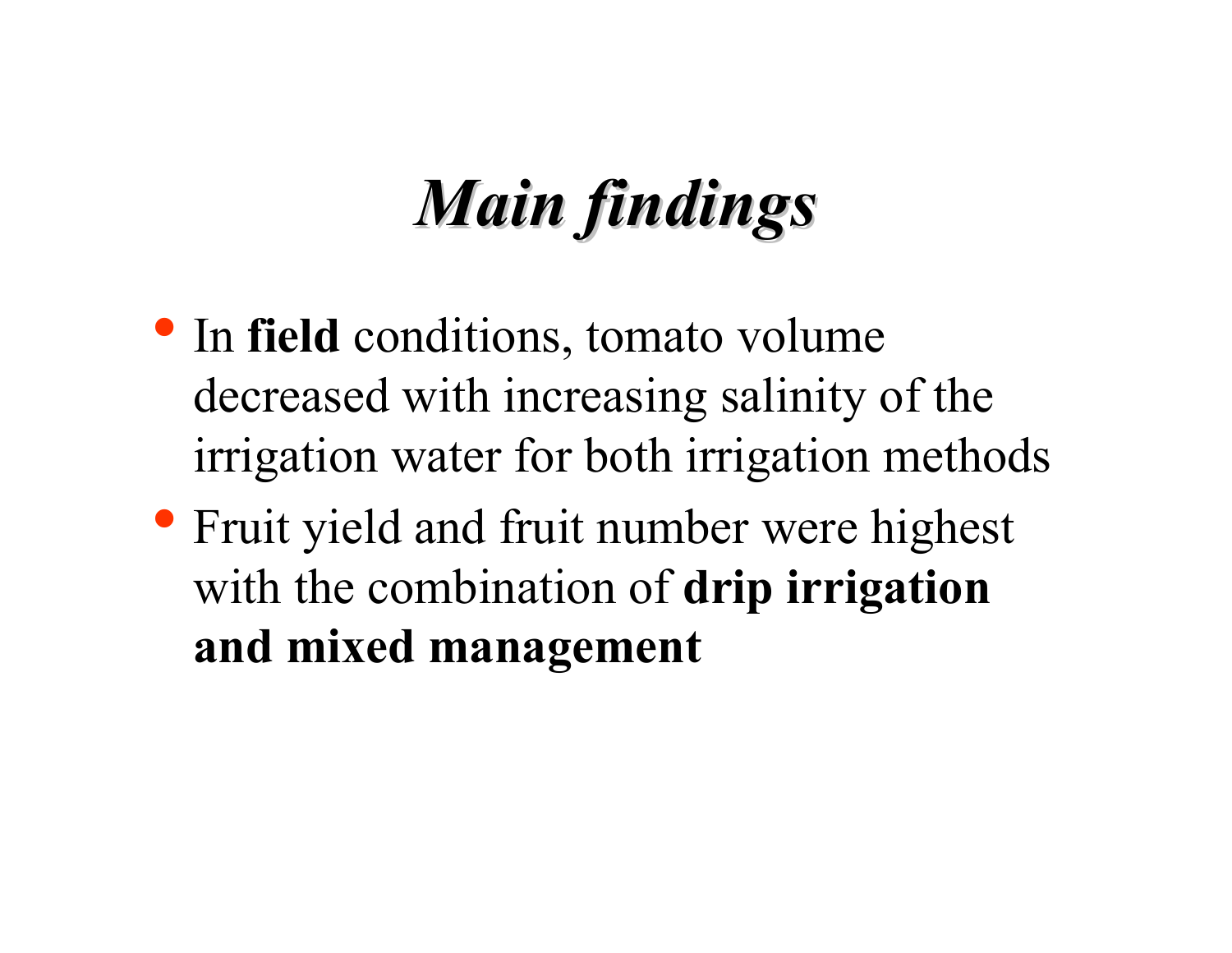- $\bullet$  In **glasshouses**, salinity reduced the commercial yield, mainly due to a decrease in fruit weight and to a lesser extent by a reduction in fruit number and by increasing blossom end rot in fruits.
- In controlled conditions, tomato plants haloconditioned at the 3 to 5 day-old stage produced more shoot and root biomass than nontreated controls plants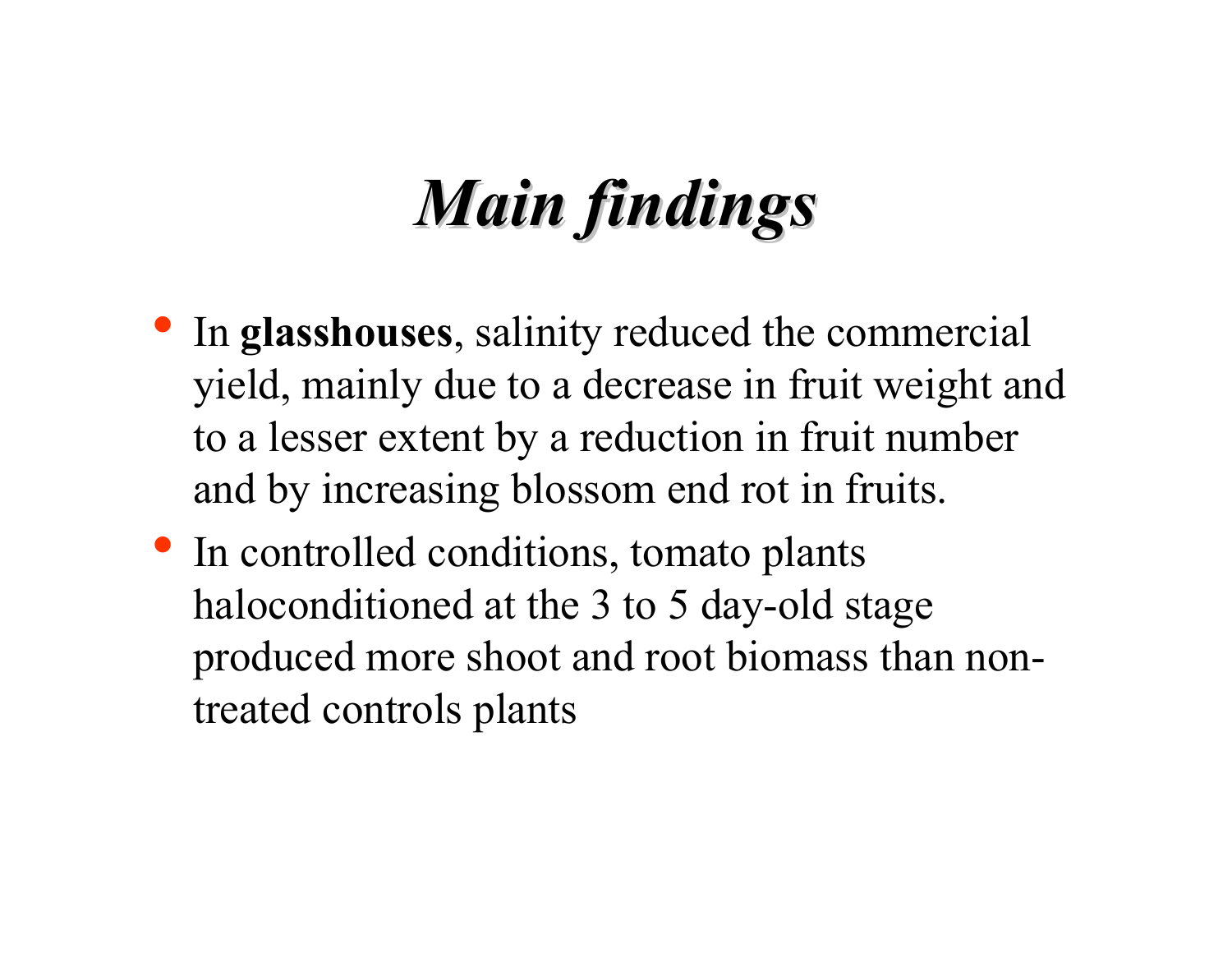- Of the physiological traits, 'Root Na selectivity', 'Leaf tissue tolerance', 'Leaf-to-leaf tolerance' and the 'K/Na ratio', root Na selectivity showed the highest correlation with dry weight.
- Particular care is required for the PCR based AFLP procedure using tomato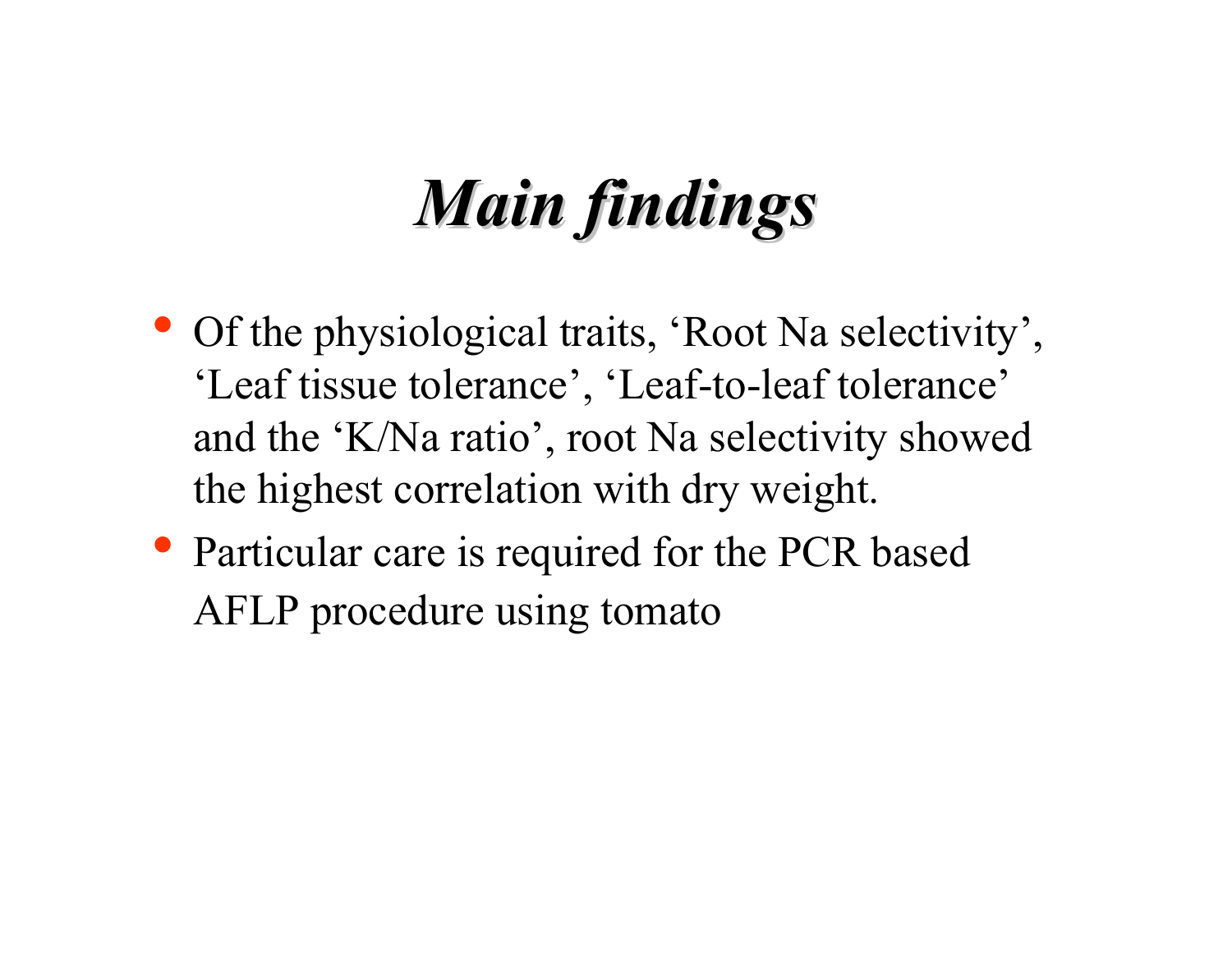- Professor Cuartero will describe the effects of salinity on
	- **Tomato yield, plant water uptake and tomato** fruit quality
- He will also discuss overcoming the negative effects through
	- **Pre-treatment, increasing relative humidity and** choice of cultivars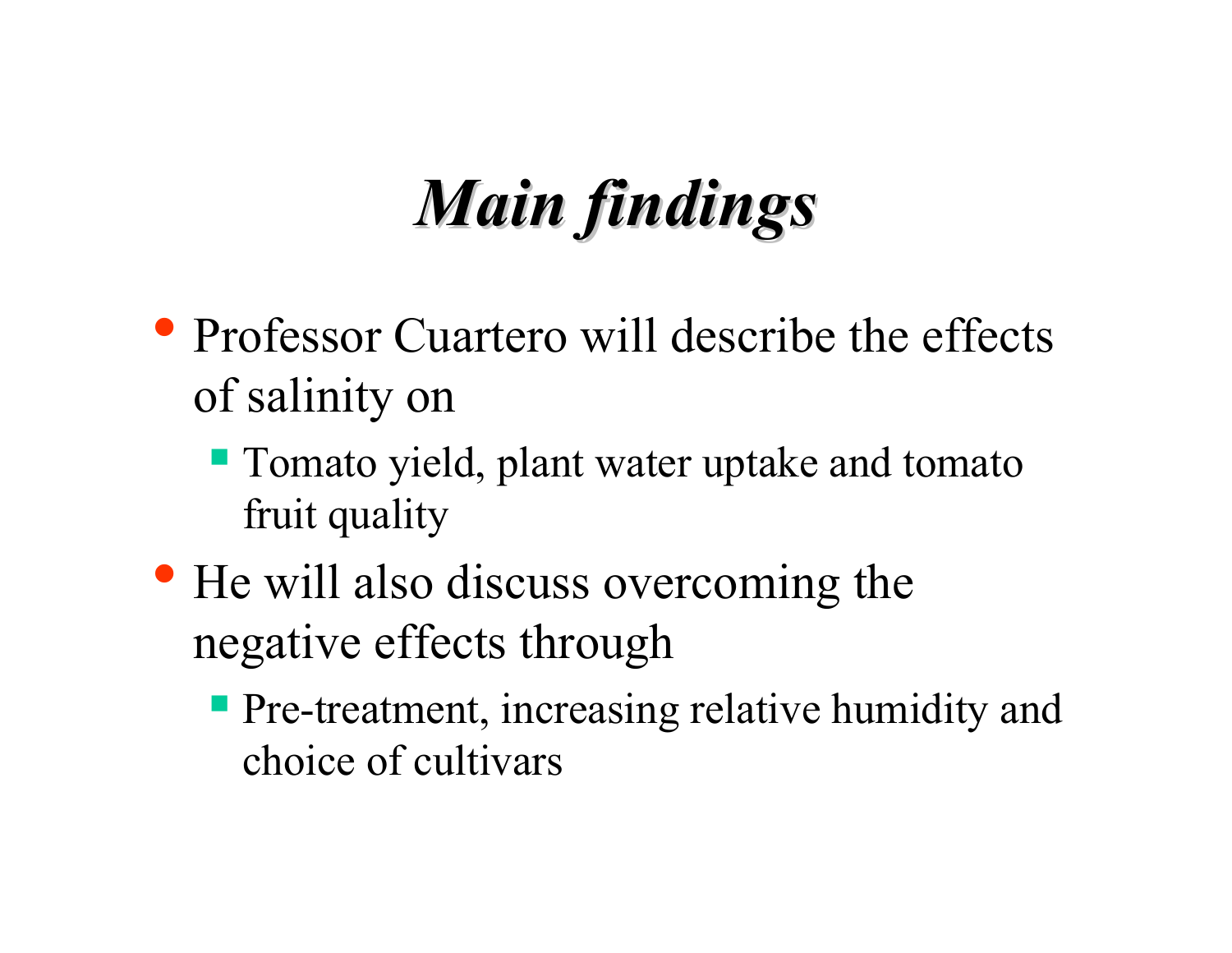- A mathematical model, entitled **SALTMED**, <sup>w</sup> a s developed that incorporated evapotranspiration, plant water and solute transport, crop yield and biomass production
- There was good agreement between simulated and observed yield for the three years tested confirming the value of SALTMED as a tool for use by experts in the management of salt-prone irrigation systems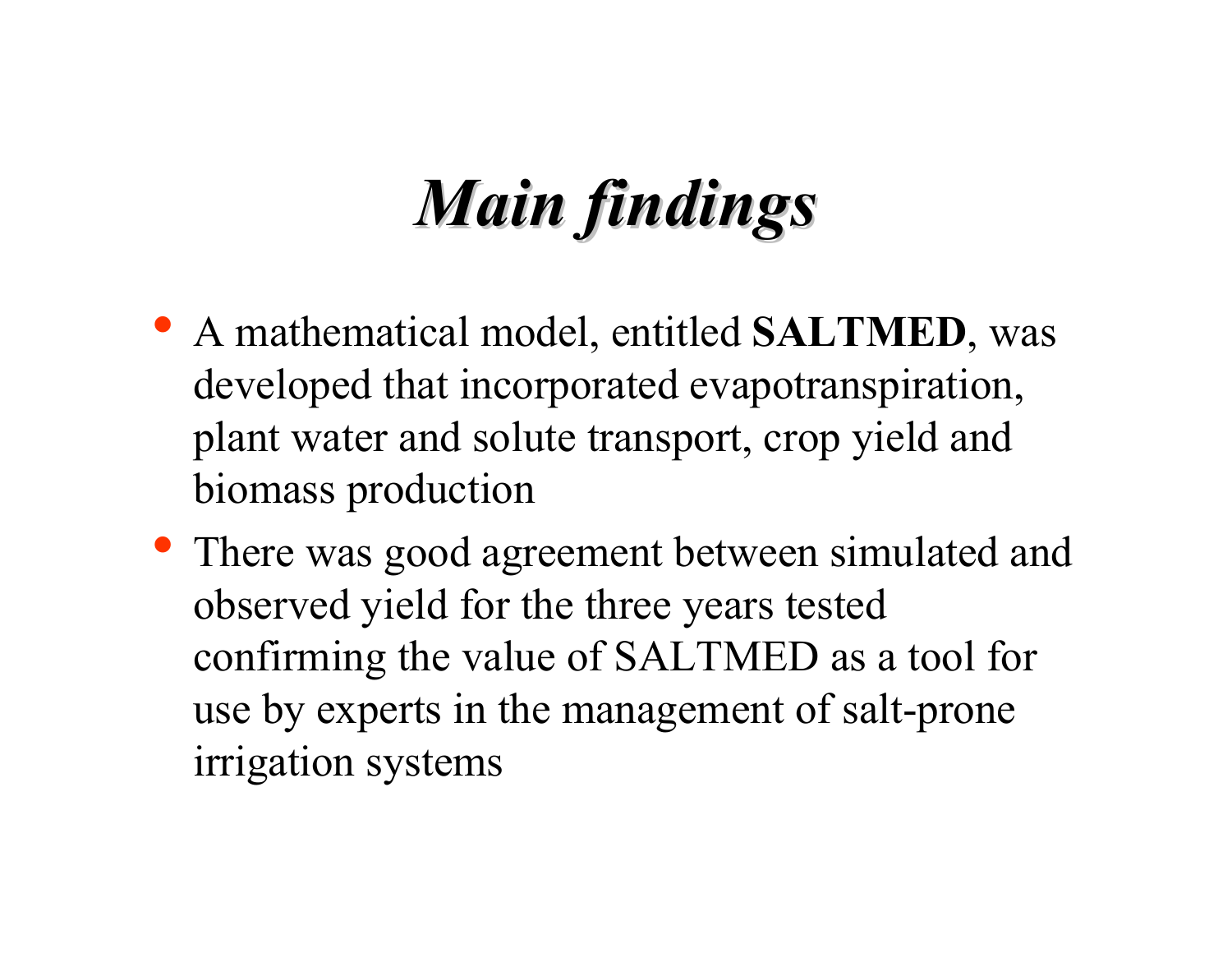- You will here about the experiments used to generate data to check the model and
- Ragab will describe the model in some detail and give you a demonstration of it in action.